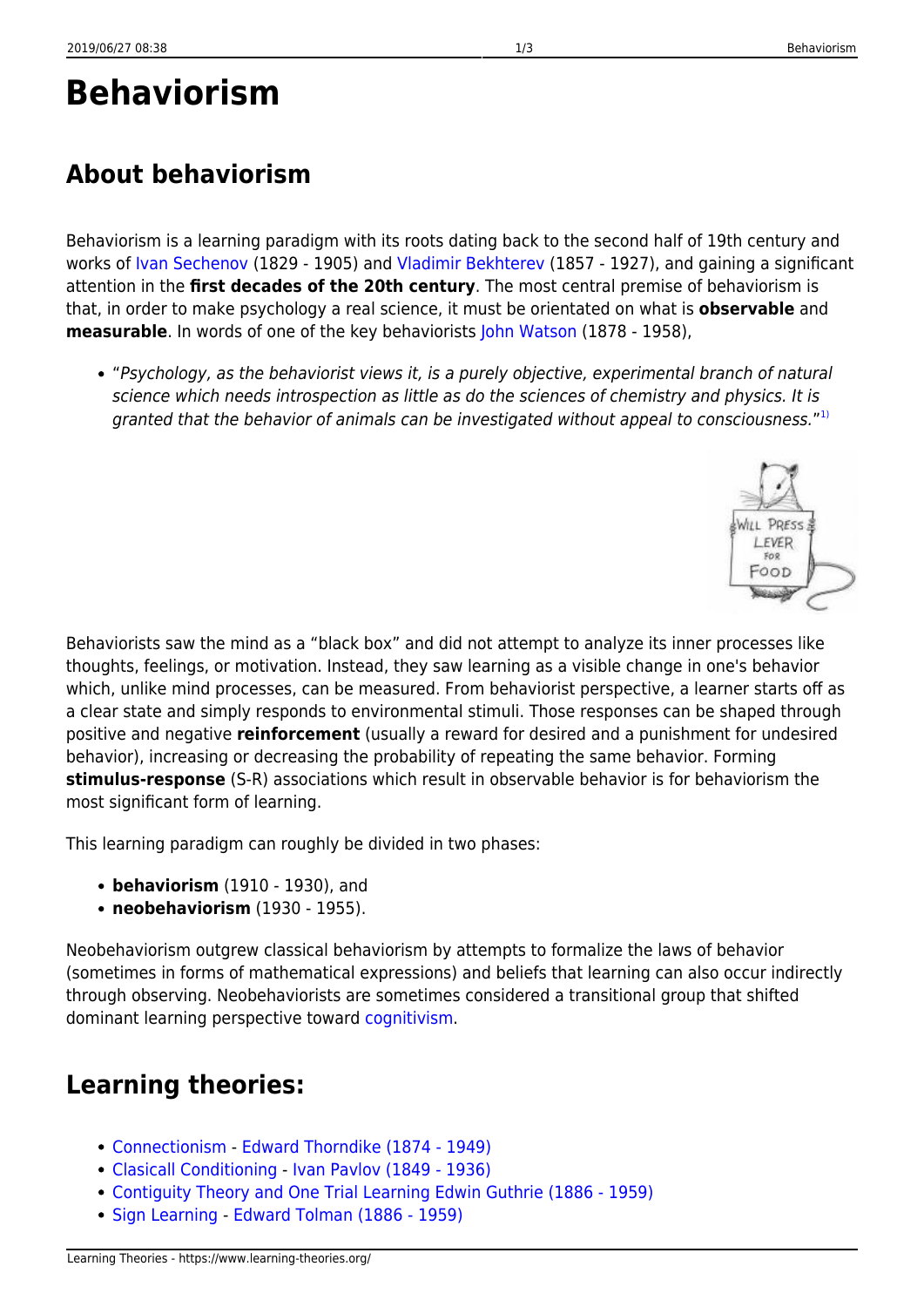- [Drive Reduction Theory](https://www.learning-theories.org/doku.php?id=learning_theories:drive_reduction_theory) - [Clark Hull \(1884 1952\)](http://www.newworldencyclopedia.org/entry/Clark_L._Hull)
- [Operant Conditioning](https://www.learning-theories.org/doku.php?id=learning_theories:operant_conditioning) - [Burrhus Skinner \(1904 1990\)](http://www.bfskinner.org/BFSkinner/AboutSkinner.html)
- [Stimulus Sampling Theory](https://www.learning-theories.org/doku.php?id=learning_theories:stimulus_sampling_theory) [William Estes \(1919 \)](http://en.wikipedia.org/wiki/William_Kaye_Estes)

Among learning theories listed above, connectionism presents an introduction to behaviorist learning and setting its frames followed by true behaviorist learning perspectives of classical and operand conditioning. Sign learning appeared as first neobehaviorist theory, followed by drive reduction theory, which also incorporated idea of describing learning with intervening variables.

Basic ideas and approximate historical introduction time for each of this theories can be found in this [chronological overview.](https://www.learning-theories.org/doku.php?id=learning_paradigms:behaviorism_timeline)

#### **Instructional design theories and models**

- [The Keller Plan](https://www.learning-theories.org/doku.php?id=learning_theories:the_keller_plan) - [Fred Keller \(1899 1996\)](http://en.wikipedia.org/wiki/Fred_S._Keller)
- [Programmed Instruction](https://www.learning-theories.org/doku.php?id=instructional_design:programmed_instruction)  [Burrhus Skinner \(1904 1990\)](http://www.bfskinner.org/BFSkinner/AboutSkinner.html)

#### **Criticisms**

Behaviorism today mostly **lost its influence** and let cognitivism take its place as the dominant learning paradigm. Critics of behaviorist learning usually argue that behaviorism:

- **does not explain all kinds o learning** since it ignores inner mind activities,
- offers a very limited view on learning since it **ignores internal factors** such as emotions or motivation,
- ignores fact that learning depends on learner's inner subjective representation of environment and learning history.

#### **Bibliography**

[Graham, George. Behaviorism. The Stanford Encyclopedia of Philosophy \(Fall 2010 Edition\).](http://plato.stanford.edu/entries/behaviorism/) Preuzeto 26. veljače, 2011.

[Weidman, Nadine. Behaviorism - Neobehaviorism \(1930–1955\). Science Encyclopedia.](http://science.jrank.org/pages/8448/Behaviorism-Neobehaviorism-1930-1955.html) Preuzeto 22. lipnja, 2011.

[George Boeree. Behaviorism.](http://webspace.ship.edu/cgboer/beh.html) Preuzeto 23. lipnja, 2011.

#### **Read more**

[Sechenov, Ivan Mikhaĭlovich. Reflexes of the brain. M.I.T. Press, 1965.](http://books.google.hr/books?id=fdJqAAAAMAAJ&dq=Reflexes of the brain inauthor:%22Ivan Mikhaĭlovich Sechenov%22&source=gbs_similarbooks)

[Vladimir Mikhaĭlovich Bekhterev, General principles of human reflexology. Ayer Publishing, 1932.](http://books.google.hr/books?id=XqZEfU22934C&printsec=frontcover#v=onepage&q&f=false)

[Skinner, B. F. About Behaviorism. Paw Prints, 2008.](http://books.google.hr/books?id=j1acPwAACAAJ&dq=Skinner,+B.+F.+About+Behaviorism&hl=hr&ei=Aa1rTZK1IMao8QPp6czyBw&sa=X&oi=book_result&ct=result&resnum=1&ved=0CCcQ6AEwAA)